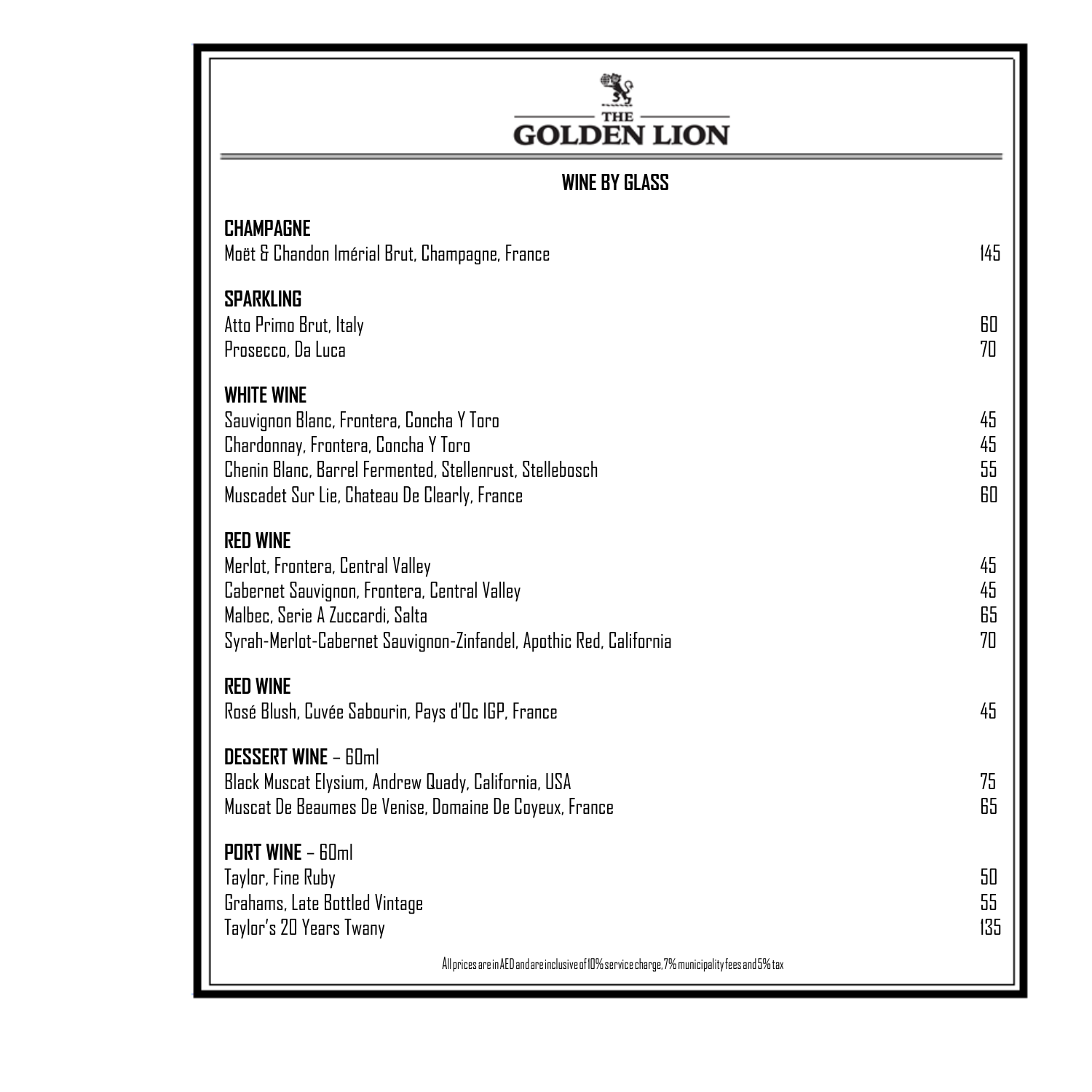## $\frac{\frac{1}{2} \sum_{\text{THE}}}{\text{GOLDEN LION}}$

| <b>SOFTDRINKS</b><br>Coca Cola, Coke Zero, Fanta, Sprite, Diet Sprite, Soda water, Tonic water, Ginger Ale                           |                           | 16             |
|--------------------------------------------------------------------------------------------------------------------------------------|---------------------------|----------------|
| <b>WATER</b><br>Mai Dubai Still - Pet Bottle<br>Local Water Still / Sparkling - Glass Bottle                                         | Large / Small<br>20<br>26 | 10<br>14       |
| <b>ENERGY DRINK</b><br>Red Bull – Regular                                                                                            |                           | 35             |
| <b>HOT BEVERAGES</b><br>Tea selection<br>Espresso<br>Americano, French Press, Hot Chocolate, Café Latte, Cappuccino, Double Espresso |                           | 18<br>20<br>25 |
| <b>FRESH JUICES</b><br>Please check with the server for availability                                                                 |                           | 15             |
| <b>CHILLED JUICES</b><br>Mango, Pineapple, Apple, Cranberry, Orange, Tomato                                                          |                           | 12             |
| <b>BOTTLE BEERS</b><br>Heineken, Amstel, Sol, Amstel Light, Strongbow, Budweiser, Corona                                             |                           | 45             |
| <b>NON-ALCOHOLIC BEER</b><br>Heineken 0.0                                                                                            |                           | 35             |
|                                                                                                                                      |                           |                |
|                                                                                                                                      |                           |                |

 $\,$  All prices are in AED and are inclusive of 10% service charge, 7% municipality fees and 5% tax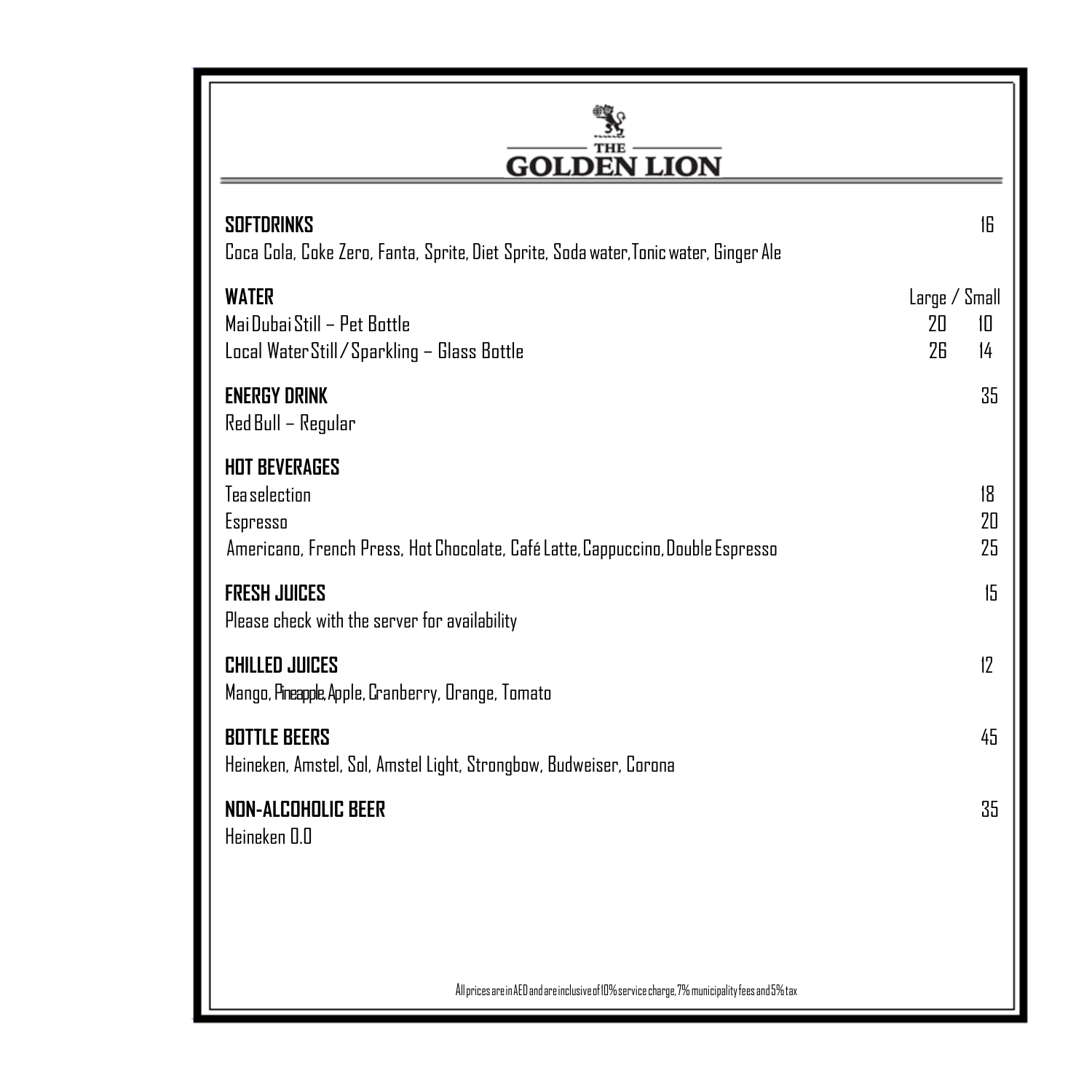| <b>GOLDEN LION</b>                                                                                                 |    |
|--------------------------------------------------------------------------------------------------------------------|----|
| <b>MOCKTAILS</b>                                                                                                   | 35 |
| <b>Berry Berry</b><br>Cranberry Juice, vanilla Syrup, Strawberry & Raspberry                                       |    |
| Anchor<br>Cucumber, Fresh Mint Leaves, Elderflower, Soda                                                           |    |
| Queen Elizabeth Refresher<br>Pineapple Juice, Fresh Passion Fruit & Lemon Juice                                    |    |
| <b>The Bridge</b><br>Fresh Kiwi, Fresh Ginger, Pineapple Juice, Tonic                                              |    |
| <b>SIGNATURE COCKTAILS</b>                                                                                         |    |
| <b>QE2 Gold Sour</b><br>Whisky, Lemon Juice, Agave Syrup, Honey, Bitters                                           | 85 |
| <b>Excotica</b><br>Rum, Chambord, Lemon, Orange & Pineapple Juices, Fresh Raspberries, Vanilla Syrup, Lime Cordial | 65 |
| <b>QE 2 Sangria</b><br>Brandy, red wine, Orange, lemon, and spiced syrup                                           | 55 |
| <b>QEZ Sunset</b><br>Vodka Canberry Juice, Sweet & Sour, Ginger Syrup, Bitters, Soda                               | 70 |
|                                                                                                                    |    |
|                                                                                                                    |    |
| All prices are in AED and are inclusive of 10% service charge, 7% municipality fees and 5% tax                     |    |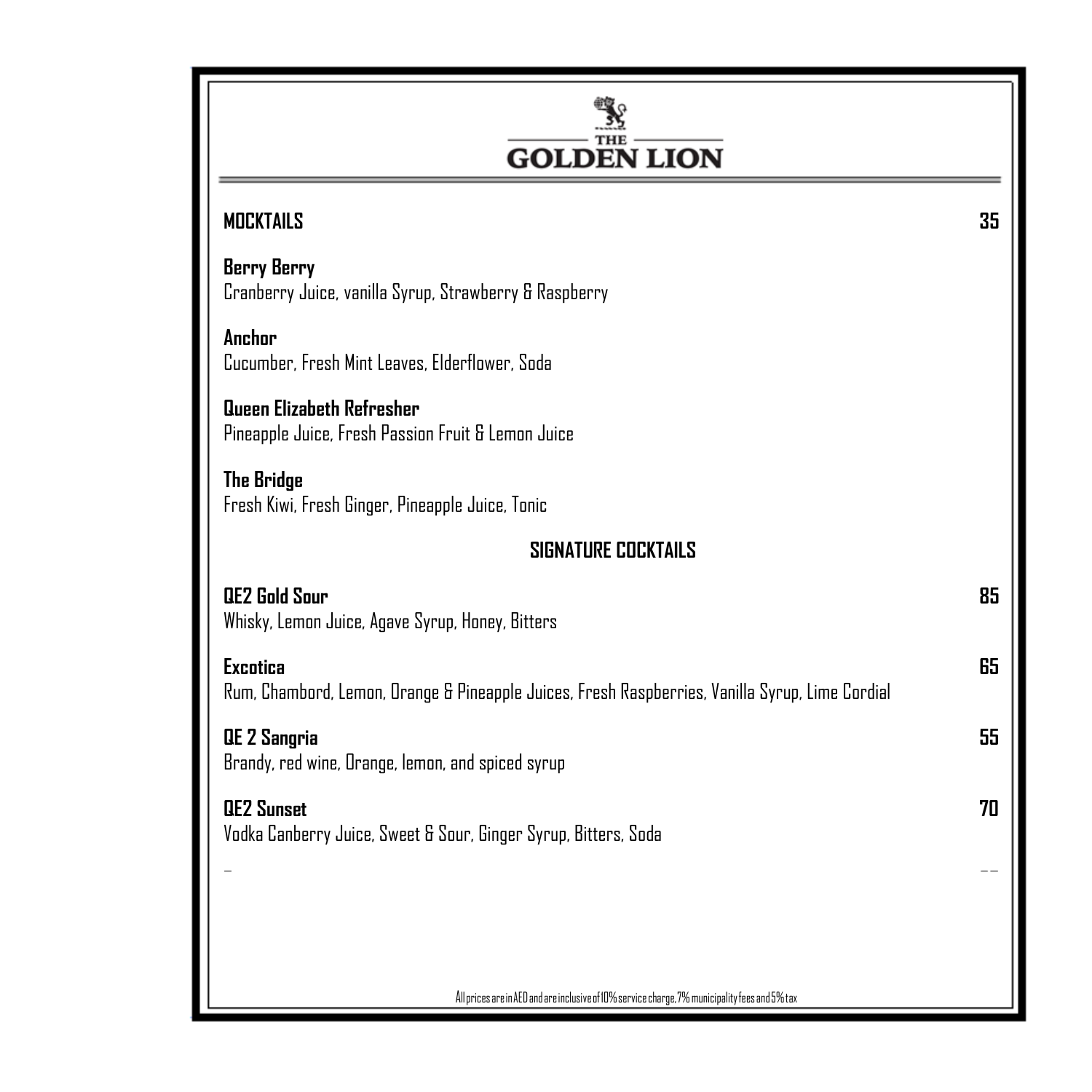## $\frac{\sum_{\text{true}}^{\text{true}}}{\text{GOLDEN LION}}$

### **CHAMPAGNE & SPARKLING**

| Brut, Moët & Chandon Imérial, Champagne, France      | 650  |
|------------------------------------------------------|------|
| Brut, Mercier, Champagne, France                     | 725  |
| Brut, Veuve Clicquot Yellow Label, Champagne, France | 885  |
| Rosé, Veuve Clicquot, Champagne, France              | 950  |
| Rosé Brut, Billecart-Salmon, Champagne, France       | 1200 |
| Sparkling, Atto Primo Brut, Italy                    | 240  |
| Sparkling, Processo, Da Luca, Italy                  | 295  |

### **ROSÈ WINES**

| Rosé Blush, Cuvée Sabourin, Pays d'Oc IGP, France | 250 |
|---------------------------------------------------|-----|
| Rosé, Ksara Sunset, Bekka Valley, Lebanon         | 335 |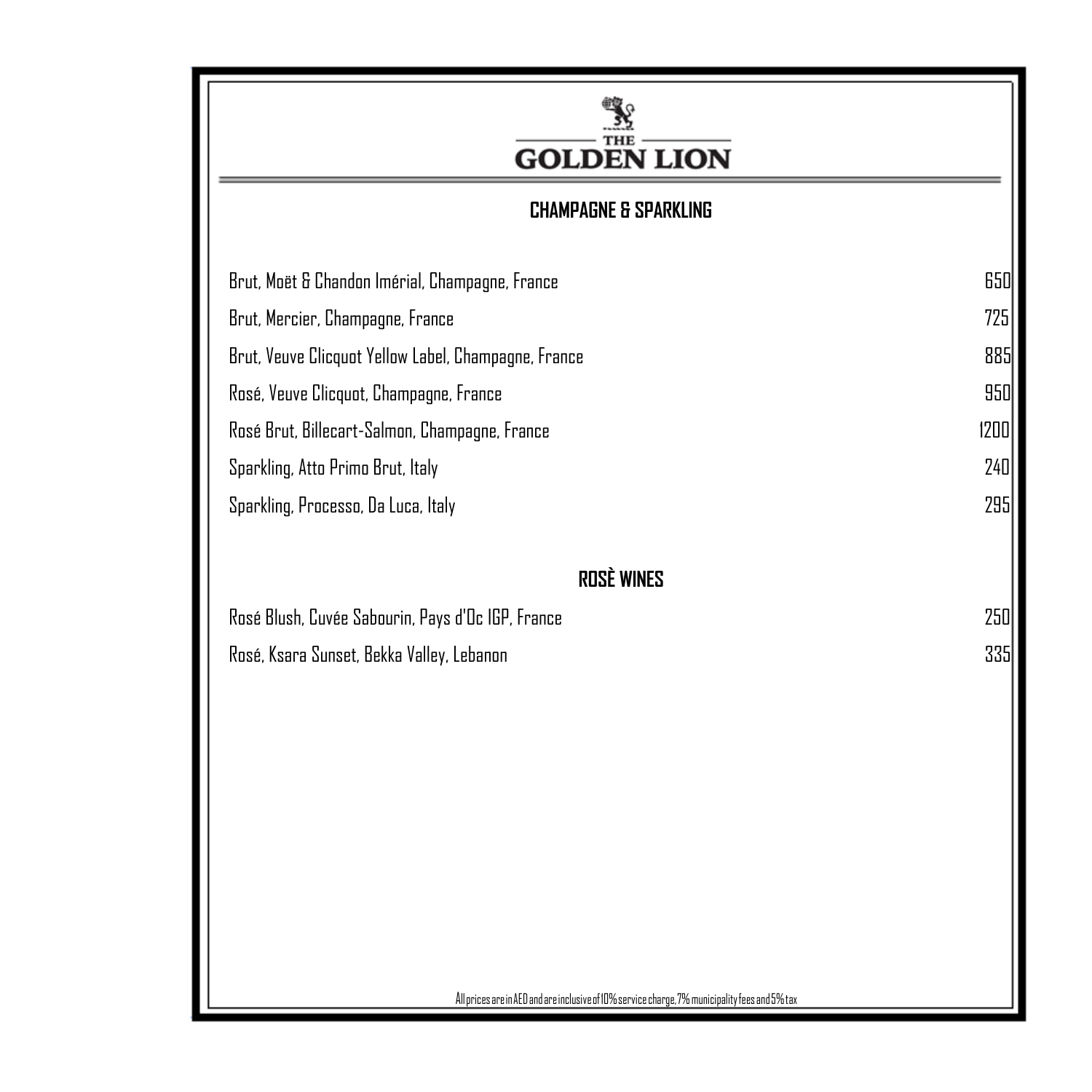### Y **GOLDEN LION CLASSIC COCKTAILS Pinacolada 65** Rum, Pineapple Juice, Coconut Cream **Mai Tai 65** White Rum, Dark Rum, Orange Juice Pineapple Juice, Grenadine **Aperol Spritz 85** Aperol, Sparkling wine, Soda water **Martini 65** Gin or Vodka, Vermouth **Margarita 65** Tequila, triple sec, lime juice **Cosmopolitan 65** Tequila, triple sec, cranberry juice **Espresso Martini 75** Vodka, Kahlua, espresso **Singapore Sling 80** Gin, Cherry brandy, Benedictine, Cointreau, pineapple juice, cranberry juice **Long Island Icetea 75** Rum, gin, vodka, triple sec, tequila, cokeAll prices are in AED and are inclusive of 10% service charge, 7% municipality fees and 5% tax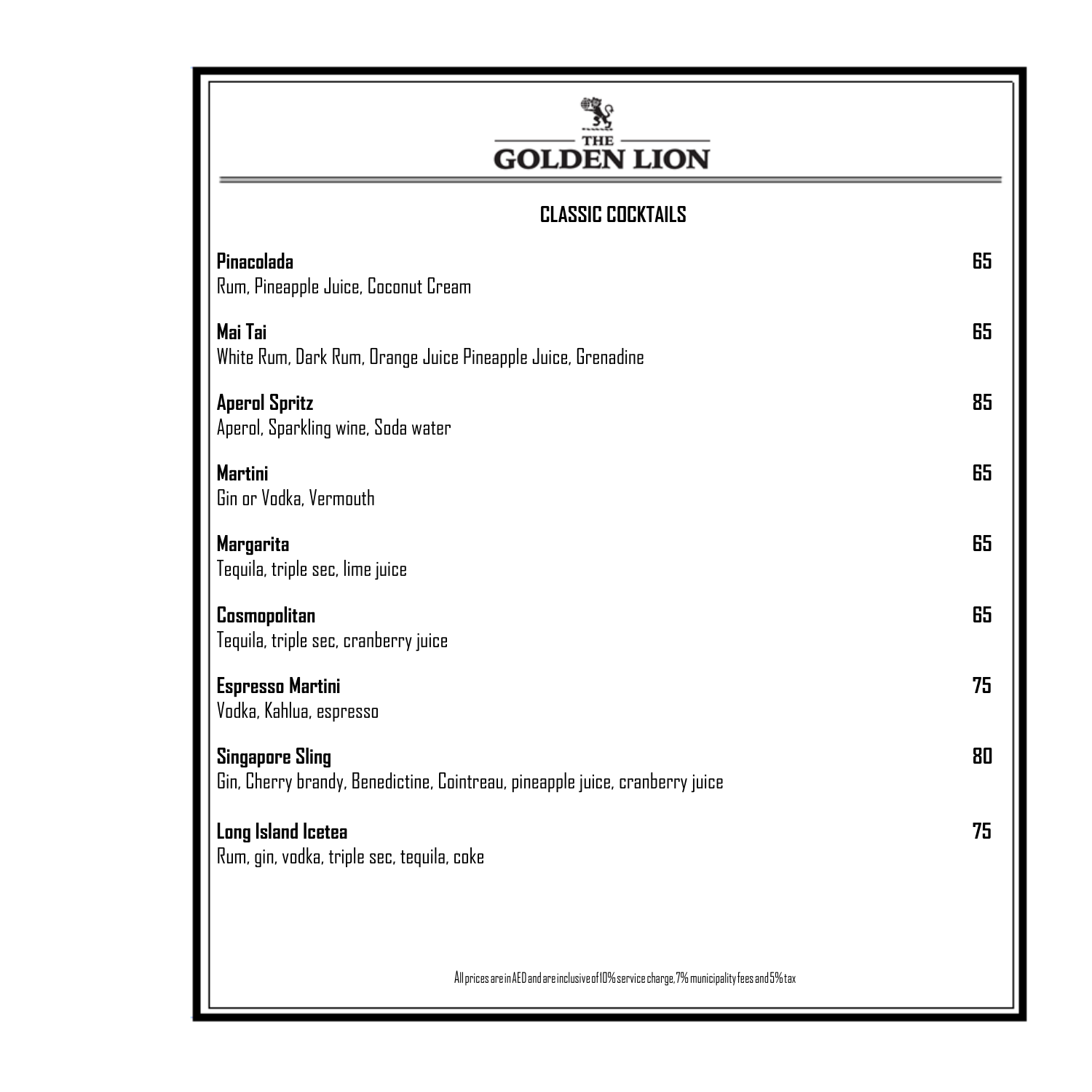

<sup>A</sup>llpricesareinAEDandareinclusiveof10%servicecharge,7%municipalityfeesand5%tax <sup>A</sup>llpricesareinAEDandareinclusiveof10%servicecharge,7%municipalityfeesand5%tax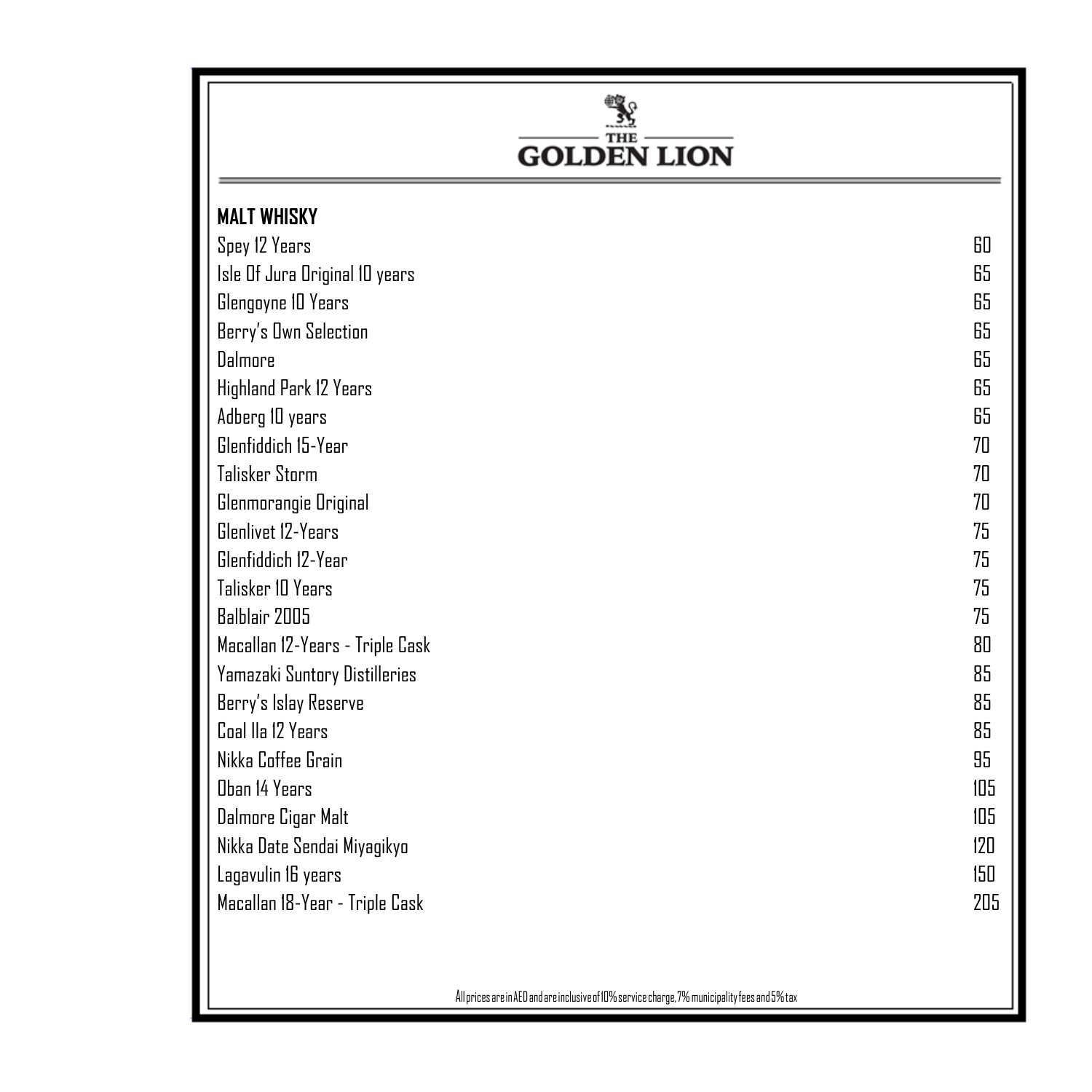## $\frac{\sum\limits_{\substack{\text{THE} \\ \text{THE}}} }{\text{GOLDEN LION}}$

### **WHITE WINE**

| Sauvignon Blanc, Frontera, Concha Y Toro, Chile                 | 210 |
|-----------------------------------------------------------------|-----|
| Chardonnay, Frontera, Concha Y Toro, Chile                      | 210 |
| Sauvignon Blanc, Cuvée Sabourin, Côtes de Gascogne, France      | 210 |
| Chardonnay, Cuvée Sabourin, Côtes de Gascogne, France           | 225 |
| Chenin Blanc, Brown Brothers, Victoria, Australia               | 260 |
| Muscadet Sur Lie, Chateau De Clearly, France                    | 290 |
| Moscato, Cossetti, Moscato D'Asti, Piemonte                     | 310 |
| Torrontes, Zuccardi Serie A, Salta, Argentina                   | 325 |
| Chenin Blanc, Ernie Els Big Easy, Western Cape, South Africa    | 340 |
| Verdejo, Rueda Blanco, Marques De Riscal, Rueda, Spain          | 350 |
| Gavi Di Gavi, Cossetti, DOCG, Piemonte, Italy                   | 395 |
| Sauvignon Blanc, Cloudy Bay, Marlborough, New Zealand           | 650 |
| <b>RED WINES</b>                                                |     |
| Bordeaux Blend, Chateau Terrasse La Garde, Pessac-Leognan 375ml | 155 |
| Merlot, Frontera, Central Valley, Chile                         | 210 |
| Cabernet Sauvignon, Frontera, Central Valley, Chile             | 210 |
| Shiraz, Cuvée Sabourin, Pays d'Oc IGP                           | 210 |
| Cabernet Merlot, Sabourin, Grande Reserve, Languedoc-Roussillon | 250 |
| Malbec, Serie A Zuccardi, Salta, Argentina                      | 375 |

Merlot, Morgenhof, Stellenbosh, South Africa 490

AllpricesareinAEDandareinclusiveof10%servicecharge,7%municipalityfeesand5%tax AllpricesareinAEDandareinclusiveof10%servicecharge,7%municipalityfeesand5%tax

Ganacha, Old Vine, Pablo, Catalunya, Spain 375 Sangiovese, Gabbiano, Chianti Docg, Italy 325 Shiraz, Bin 50, Lindeman's, Australia 340 Syrah-Merlot-Cabernet Sauvignon-Zinfandel, Apothic Red, California, USA 385 Merlot, Oyster Bay, Hawkey's Bay, New Zealand 395 Bardolino, Zenato Doc 415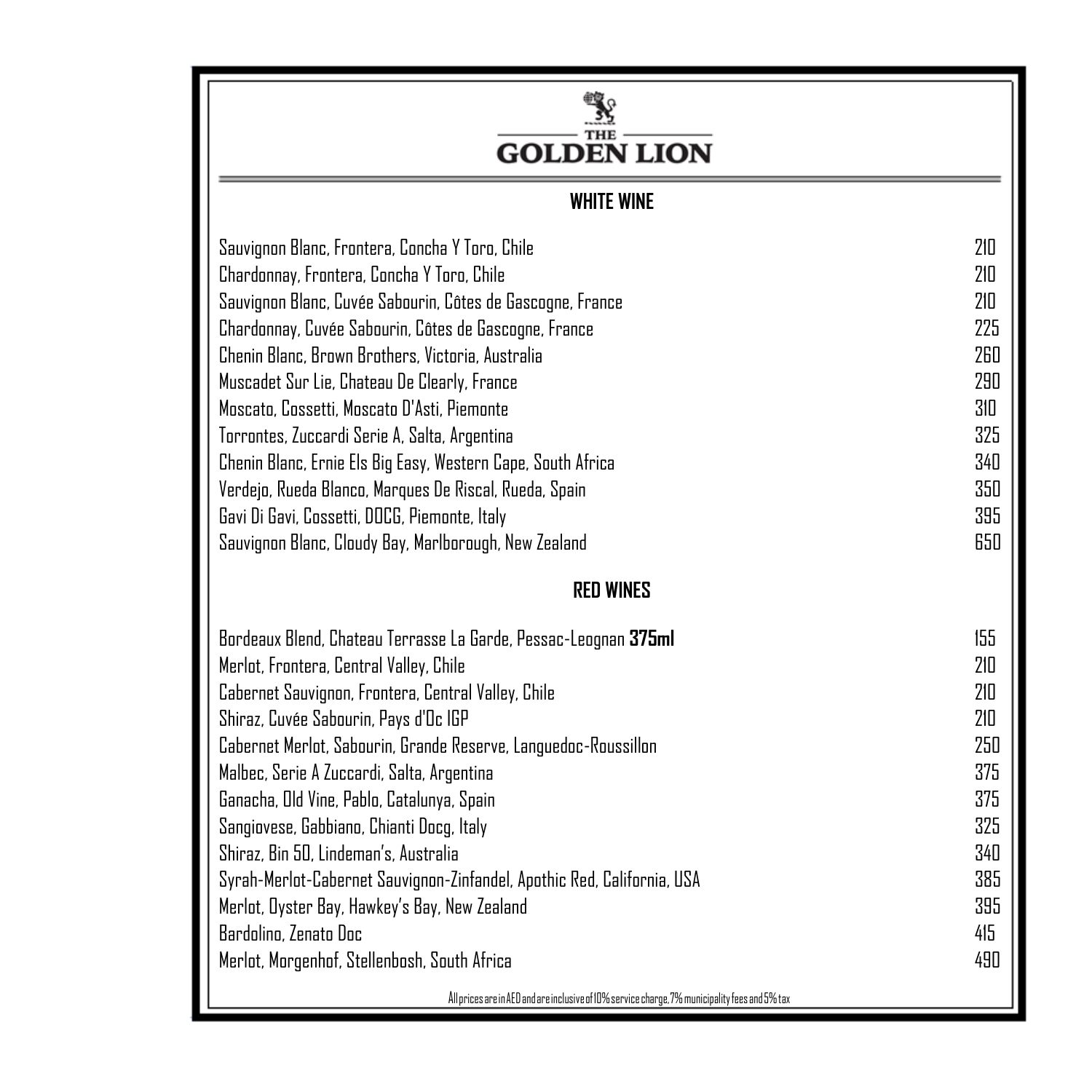## $\frac{\sum_{\text{true}}^{\text{max}}}{\text{GOLDEN LION}}$

| <b>BRANDY</b><br>Torres ID Brandy | 45  |
|-----------------------------------|-----|
| <b>COGNAC</b>                     |     |
| Hennessy V.S                      | 65  |
| Hennessy XD                       | 120 |
| Hennessy V.S.O.P                  | 85  |
| Remy Martin V.S.O.P               | 80  |
| Remy XD                           | 225 |
|                                   |     |
| <b>CALVADOS</b>                   |     |
| Chateau Du Brail, Fine Clavados   | 55  |
|                                   |     |
| <b>GIN</b>                        |     |
| <b>Bombay Sapphire</b>            | 45  |
| Gordon's Dry                      | 45  |
| <b>Beeafeater</b>                 | 45  |
| Tanqueray London Dry              | 50  |
| Bloom                             | 55  |
| Hayman's London Dry               | 55  |
| Ginca Peruvian                    | 55  |
| Gordon's Pink                     | 55  |
| Edinburgh                         | 55  |
| Williams Great Britain            | 55  |
| Hayman's Sole                     | 55  |
| Bulldog                           | 65  |
| <b>Hendricks</b>                  | 65  |
| Tanqueray 10                      | 65  |
|                                   |     |

AllpricesareinAEDandareinclusiveof10%servicecharge,7%municipalityfeesand5%tax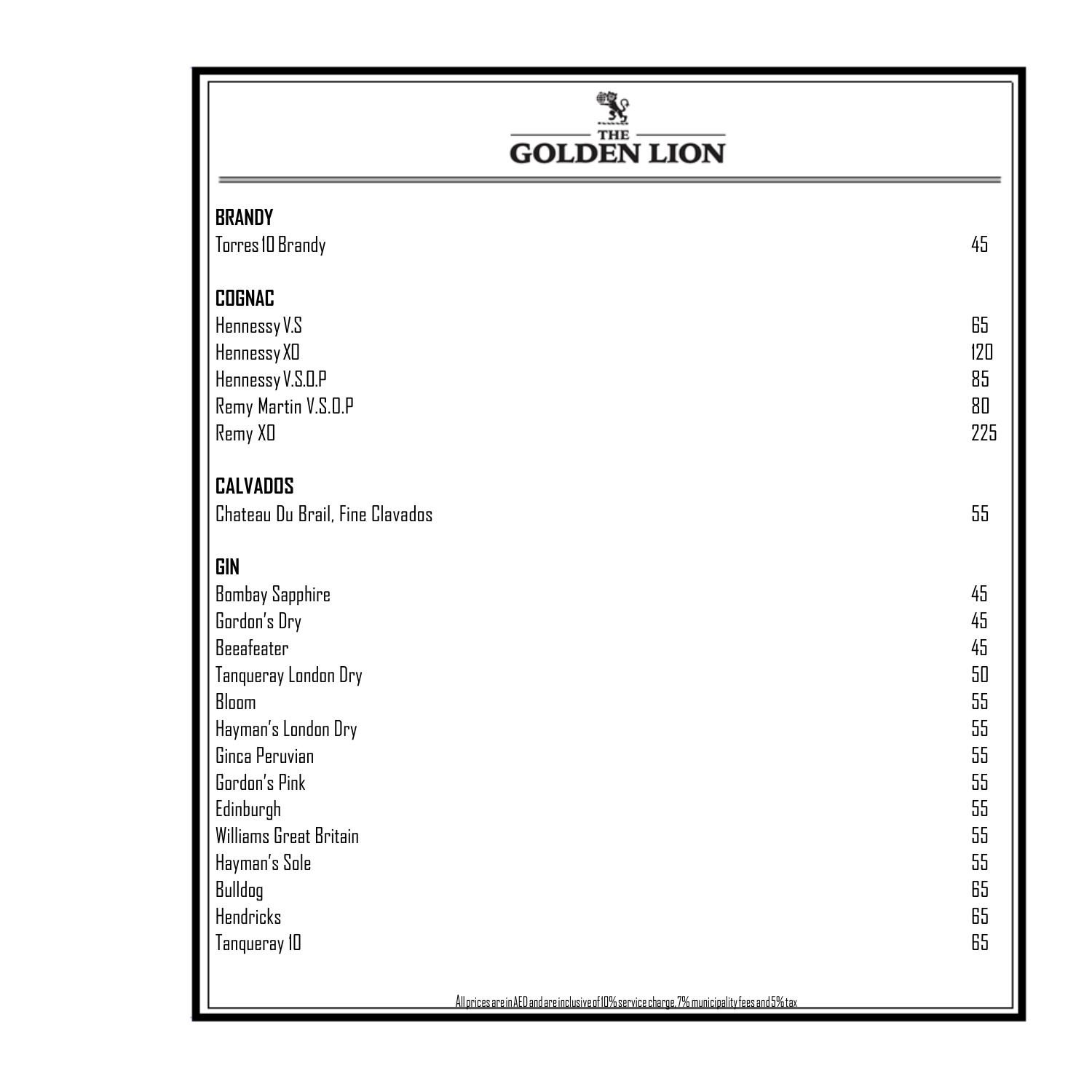## $\frac{\sum_{\text{true}}^{\text{true}}}{\text{GOLDEN LION}}$

| <b>GIN</b>               |    |
|--------------------------|----|
| Scared pink Grapefruit   | 65 |
| Dictator Black           | 65 |
| Step 5                   | 65 |
| Greenalls                | 65 |
| Beeafeater 24            | 65 |
| Hayman's Family Reserve  | 65 |
| <b>Edgerton Pink</b>     | 65 |
| Edinburgh Sea Side       | 65 |
| <b>Botanist</b>          | 65 |
| Williams Elegant         | 65 |
| Tarquins Navy Strength   | 65 |
| <b>Opihr Spiced</b>      | 65 |
| Plymouth                 | 65 |
| Portobello Road          | 65 |
| Malfy                    | 65 |
| Navy Strength Cannonball | 70 |
| London No. 1             | 70 |
| Caorunn                  | 70 |
| London Dry No 3          | 75 |
| London Dry               | 75 |
| <b>Rutte Celery</b>      | 85 |
| NiKka Coffee             | 85 |
| Monkey 47                | 85 |
| <b>Bitter Truth Pink</b> | 85 |
|                          |    |

AllpricesareinAEDandareinclusiveof10%servicecharge,7%municipalityfeesand5%tax AllpricesareinAEDandareinclusiveof10%servicecharge,7%municipalityfeesand5%tax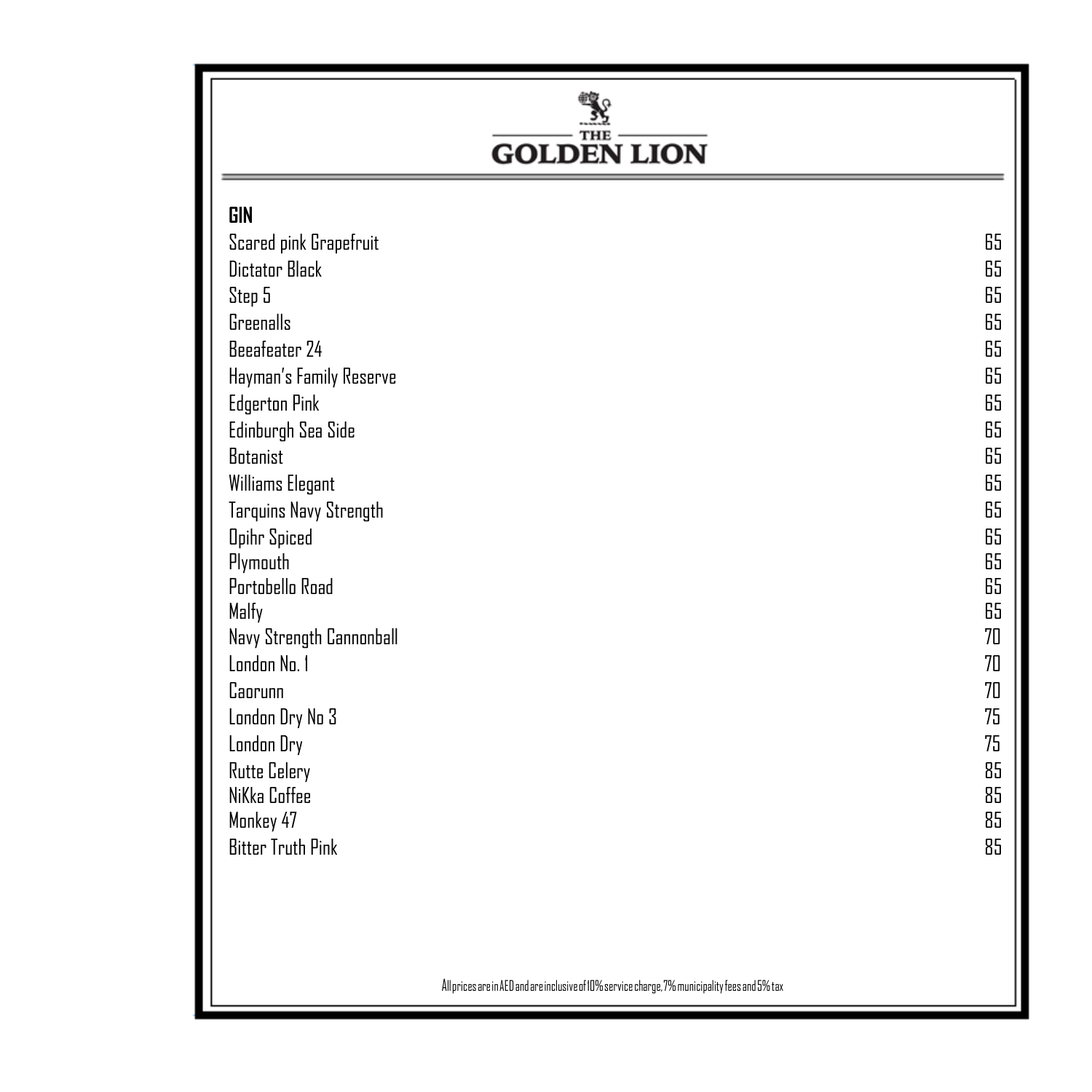# $\frac{\sum_{\text{THE}}^{\text{THE}}}{\text{GOLDEN LION}}$

| <b>VODKA</b><br>Sky<br><b>Absolute Blue</b><br>Russian Standard Original<br>Stolichnaya Premium<br>Nikka Coffee<br><b>Chase English Potato</b><br>Ciroc<br>Belvedere<br>Beluga Noble<br>Grey Goose<br>Elite Stolichnaya<br>Beluga Gold                                                                                        | 45<br>45<br>45<br>55<br>60<br>65<br>65<br>70<br>75<br>75<br>75<br>125                   |
|-------------------------------------------------------------------------------------------------------------------------------------------------------------------------------------------------------------------------------------------------------------------------------------------------------------------------------|-----------------------------------------------------------------------------------------|
| <b>RUM</b><br>Bacardi Carta Blanca<br>Captain Morgan White<br>Havana Club<br>Sailor Jerry<br>Cachaça 51<br>Malibu<br>Captain Morgan Dark<br>Captain Morgan Spiced<br>Bacardi Dro Gold<br>Flor De Cana 12 Years<br>Gosling Black Seal<br>Bacardi Carta Negra (Black)<br>Bacardi 8 Anos<br>Ron Zacapa 23 Years<br>Ron Zacapa XD | 45<br>45<br>45<br>45<br>45<br>45<br>45<br>50<br>55<br>55<br>60<br>60<br>65<br>85<br>115 |

AllpricesareinAEDandareinclusiveof10%servicecharge,7%municipalityfeesand5%tax AllpricesareinAEDandareinclusiveof10%servicecharge,7%municipalityfeesand5%tax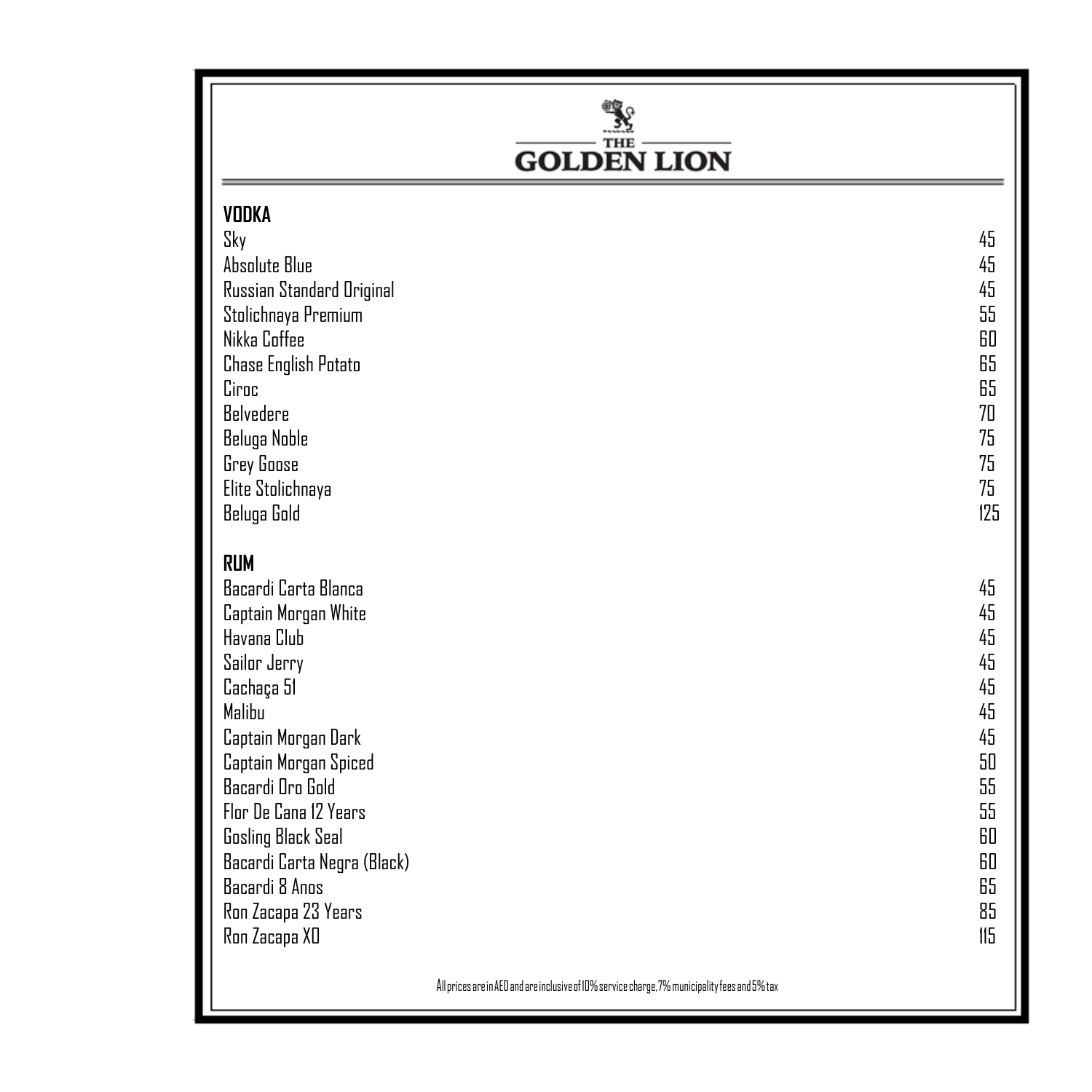| <b>GOLDEN LION</b>                                                                                                                                                                                                                                     |                                              |
|--------------------------------------------------------------------------------------------------------------------------------------------------------------------------------------------------------------------------------------------------------|----------------------------------------------|
| <b>SCOTCH WHISKY</b>                                                                                                                                                                                                                                   |                                              |
| <b>Famous Grouse</b>                                                                                                                                                                                                                                   | 45                                           |
| J Walker Red Label                                                                                                                                                                                                                                     | 50                                           |
| J Walker Black Label                                                                                                                                                                                                                                   | 60                                           |
| J Walker Double Black Label                                                                                                                                                                                                                            | 85                                           |
| J Walker Gold Label                                                                                                                                                                                                                                    | 95                                           |
| Chivas Regal 12-Year-Old                                                                                                                                                                                                                               | 65                                           |
| Chivas Regal 18 Years Old                                                                                                                                                                                                                              | 85                                           |
| <b>Bells Extra Special</b>                                                                                                                                                                                                                             | 45                                           |
| <b>AMERICAN WHISKY</b><br>Jack Daniel's Old No.7<br>Jack Daniel's Tennessee Fire<br>Jack Daniel's Tennessee Honey<br>Jack Daniel's Single Barrel Select<br>Jim Beam<br><b>Woodford Reserve</b><br>Makers Mark<br>Gentleman Jack<br><b>IRISH WHISKY</b> | 50<br>50<br>50<br>65<br>45<br>75<br>55<br>60 |
| Jameson                                                                                                                                                                                                                                                | 50                                           |
|                                                                                                                                                                                                                                                        |                                              |

All prices are in AED and are inclusive of 10% service charge, 7% municipality fees and 5% tax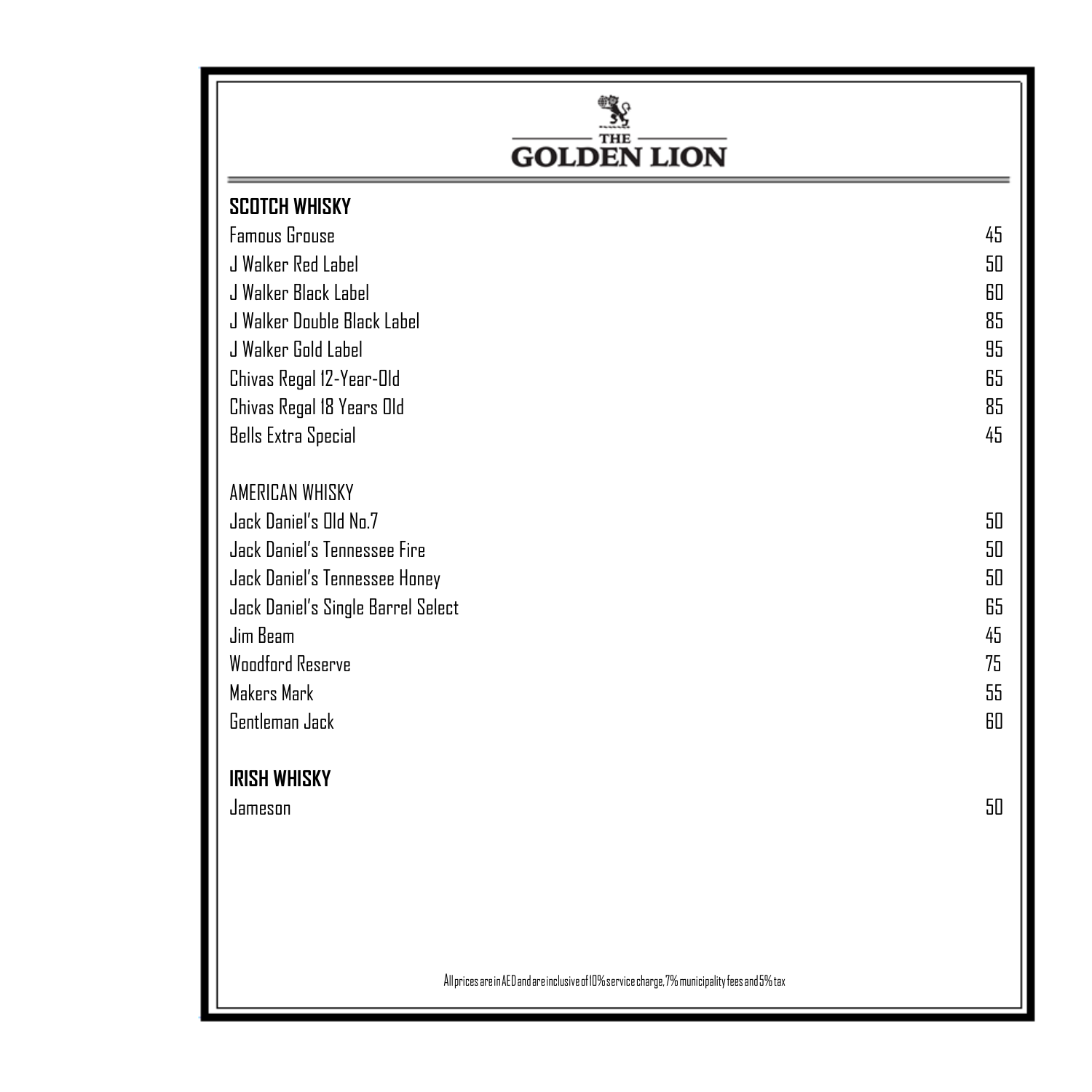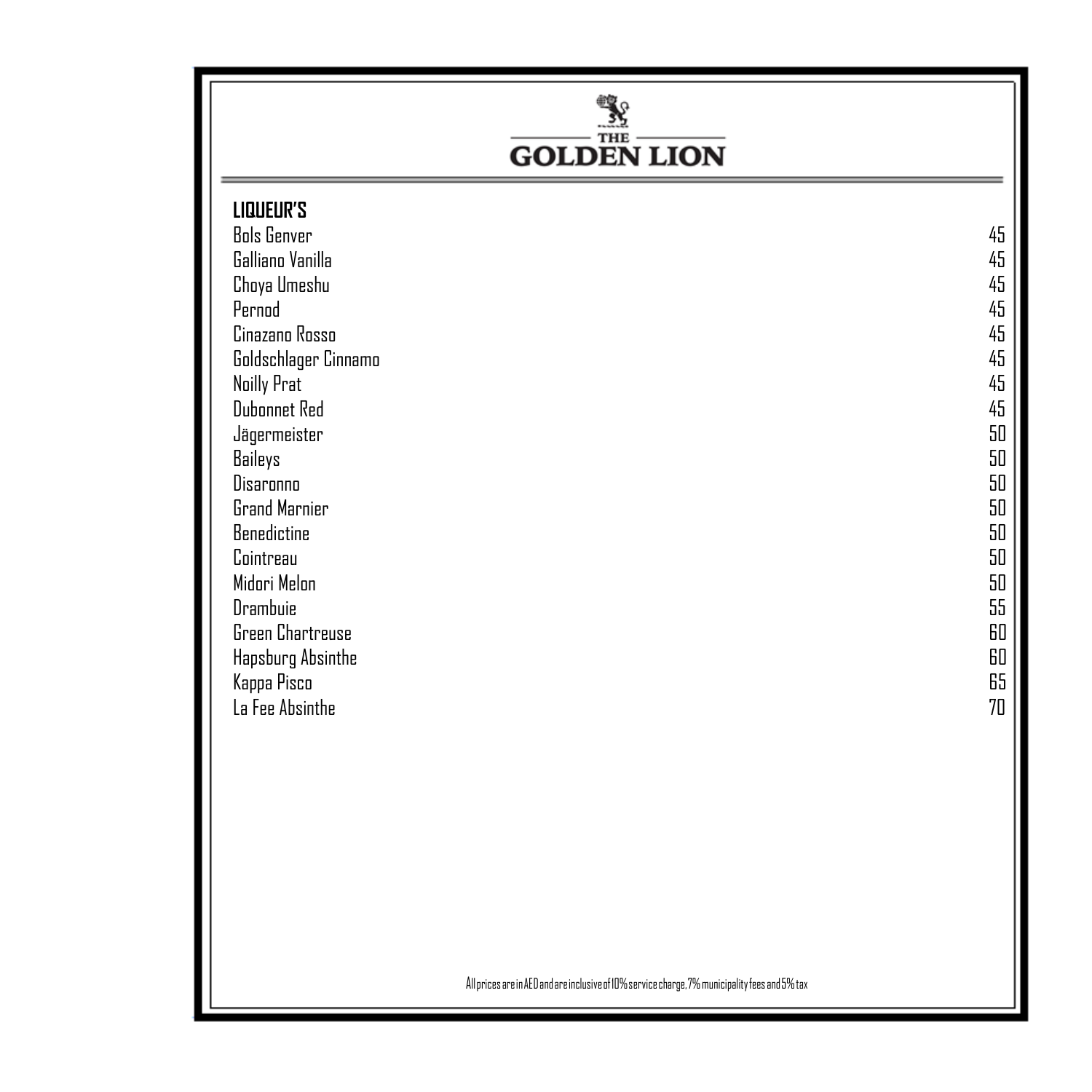| <b>GOLDEN LION</b>                                                                                                     |               |
|------------------------------------------------------------------------------------------------------------------------|---------------|
| <b>FOOD MENU</b>                                                                                                       |               |
| Mediterranean salad   Chicken Caesar   Greek salad                                                                     | AED 55 each   |
| Nachos with sour cream, guacamole, jalapeños, cheese and chili beef                                                    | AED 30        |
| Crispy chicken tenders with BBQ and peri peri dipping sauces served with French fries                                  | AED 55        |
| QE2 Wagyu Cheeseburger (E, G, D)<br>Brioche bun, dill pickle, sauteed onions, tomato relish, cheese, chunky fries      | <b>AED 75</b> |
| Panko breaded Chicken Burger (E, G, D)<br>Brioche bun, dill pickle, sauteed onion, tomato relish, cheese, chunky fries | AED 65        |
| French Fries                                                                                                           | <b>AED 20</b> |
| Peri Peri chicken wings, blue cheese sauce (D)                                                                         | AED 50        |
| Fish and Chips served with mushy pea and tartar sauce (G, D)                                                           | <b>AED 75</b> |
| Fried calamari served with garlic lemon mayo (G, D)                                                                    | AED 50        |
| Margherita   Diavola   Chicken tikka                                                                                   | AED 50        |
| Green & black olives, marinated in chili and garlic                                                                    | AED 30        |
| International cheese board, crackers, chutney (G, D)                                                                   | AED 65        |

AllpricesareinAEDandareinclusiveof10%servicecharge,7%municipalityfeesand5%tax AllpricesareinAEDandareinclusiveof10%servicecharge,7%municipalityfeesand5%tax